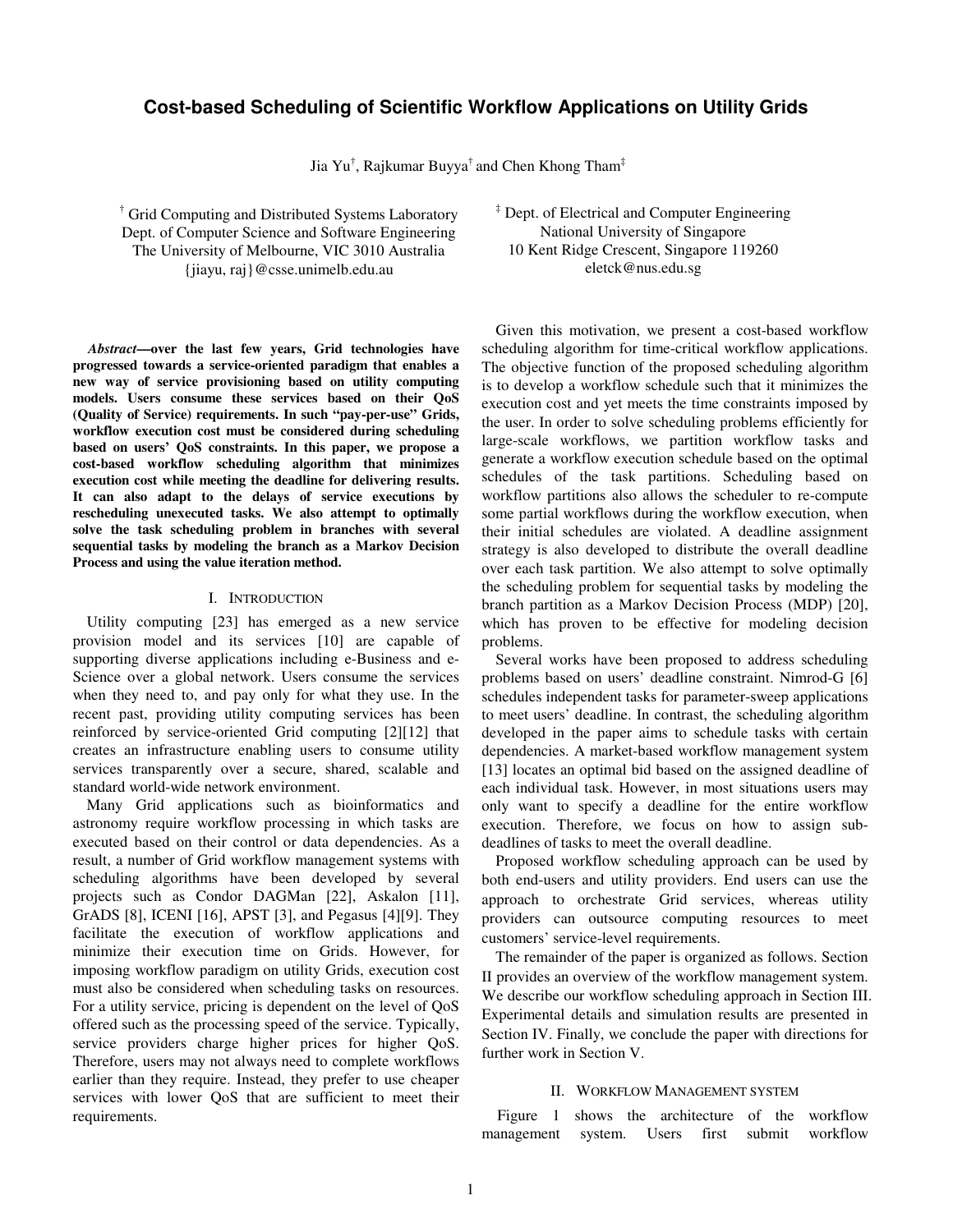specifications with their QoS requirements. The system then discovers appropriate services for processing the workflow tasks and schedules the tasks on the services. There are three major steps in workflow scheduling: performance estimation, workflow planning and workflow execution with run-time rescheduling.



Fig. 1. Workflow management system architecture.

In order to plan in advance, the scheduler needs to predict task execution time on the available services. Different performance estimation approaches can be applied to different types of utility service. We classify existing utility services as either reservation-enabled resource or application services. Resource services provide proportions of hardware resources, such as computing processors, network resources, storage and memory, as a service for remote client access. Application services allow remote clients to use their specialized applications. To submit tasks to resource services, the scheduler needs to determine the number of resources and duration required to run tasks on the discovered services. The performance estimation for resource services can be achieved by using existing performance estimation techniques (e.g. analytical modeling [18], empirical [8] and historical data [14][19]) to predict task execution time on every discovered resource service. Unlike resource services, a reservationenabled application service is capable of providing estimated service times based on the metadata of users' service requests [1]. As a result, the task execution time can be obtained by the application providers.

Workflow planning is to select a service and execution time slot for every task in the workflows based on users' QoS constraints, capability and availability of the services. The reservation manager makes reservations in advance to ensure the availability of the desired time slots for task execution. Candidate time slots are also generated during planning time for alternative reservations when a desired time slot is not available at the time of reservation.

At workflow execution time, the contract between a service provider and the workflow management system may be violated by many reasons such as resource failure. Therefore, rescheduling is deployed in the system to adapt to service dynamics and update the schedule. For example, if the desired start time of a task is delayed, the scheduler will adjust the reservation schedule for its unexecuted child tasks to compensate the delay.

#### III. A COST-BASED WORKFLOW SCHEDULING

The processing time and execution cost are two typical QoS constraints for executing workflows on "pay-per-use" services. The users normally would like to get the execution done at lowest possible cost within their required timeframe. In this section we present a cost-based workflow scheduling methodology and algorithm that allows the workflow management system to minimize the execution cost while delivering results within a certain deadline.

#### 1) Problem Description and Methodology

We model workflow applications as a Directed Acyclic Graph (DAG). Let  $\Gamma$  be the finite set of tasks  $T_i$  ( $1 \le i \le n$ ). Let  $\Lambda$  be the set of directed arcs of the form  $(T_i, T_j)$  where  $T_i$  is called a parent task of  $T_j$ , and  $T_j$  the child task of  $T_i$ . We assume that a child task cannot be executed until all of its parent tasks are completed. Let  $D$  be the time constraint (deadline) specified by the users for workflow execution. Then, the workflow application can be described as a tuple  $\Omega(\Gamma,\Lambda,D)$ .

In a workflow graph, we call a task which does not have any parent task an *entry task* denoted as  $T_{\text{entry}}$  and a task which does not have any child task an exit task denoted as  $T_{\text{crit}}$ .

Let  $m$  be the total number of services available. There are a set of services  $S_i^j$ : cond  $\equiv (1 \le i \le n, 1 \le j \le m_i, m_i \le m)$  is capable of executing the task  $T_i$ , but only one service can be assigned for the execution of a task. Services have varied processing capability delivered at different prices. We denote  $t_i^j$  as the sum of the processing time and data transmission time, and  $c_i^j$  as the sum of the service price and data transmission cost for processing  $T_i$  on service  $S_i^j$ .

The scheduling problem is to map every  $T_i$  onto some  $S_i^j$  to achieve minimum execution cost and complete the workflow execution within the deadline  $D$ . We solve the scheduling problem by following the divide-and-conquer technique and the methodology is listed below:

- Step 1. Discover available services and predict execution time for every task.
- Step 2. Group workflow tasks into task partitions.
- Step 3. Distribute users' overall deadline into every task partition.
- Step 4. Query available time slots, generate optimized schedule plan and make advance reservations based on the local optimal solution of every task partition.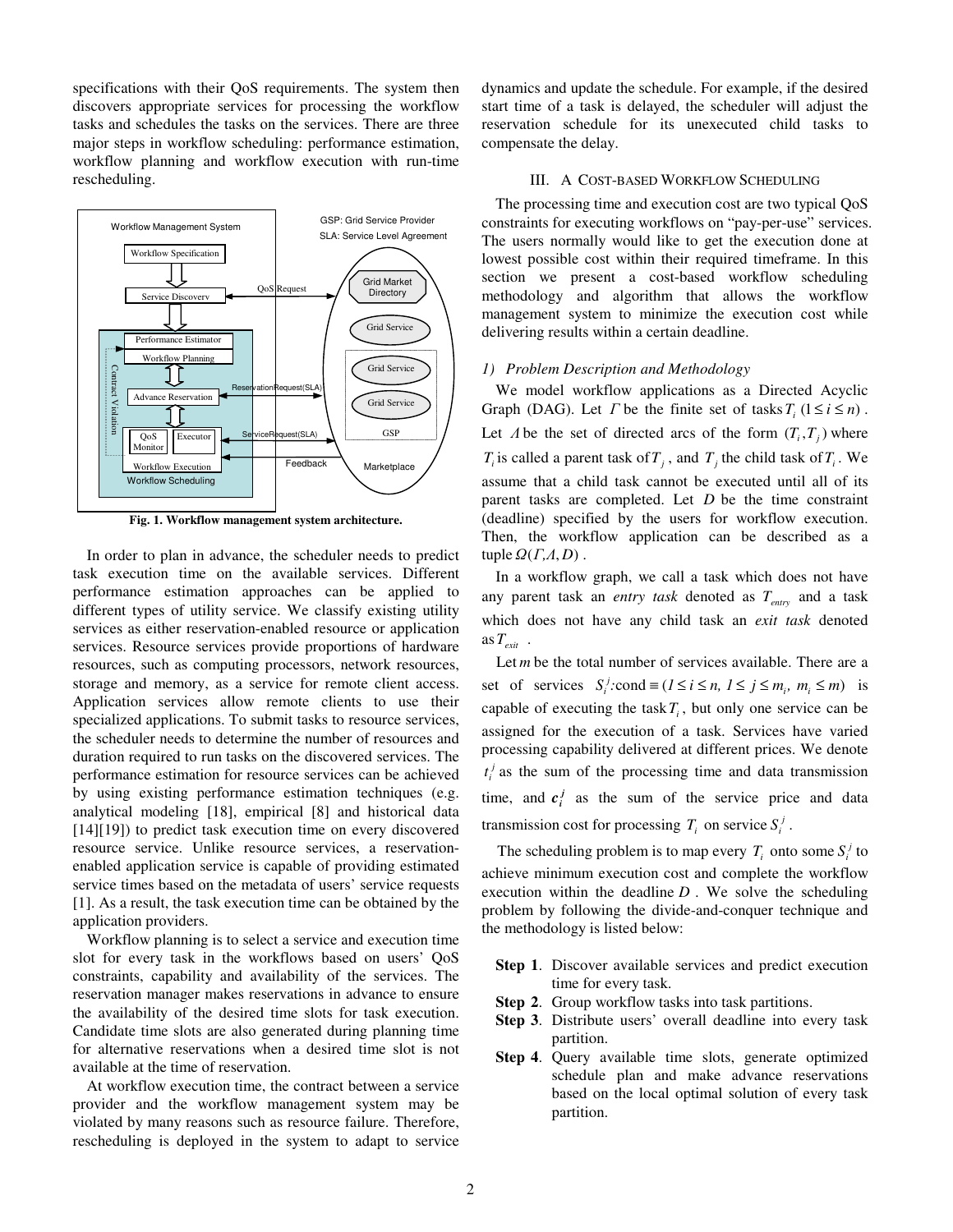# Step 5. Start workflow execution and reschedule when the initial schedule is violated at run-time.

We provide details of steps 2-5 in the following subsections. The service discovery can be done by querying a directory service such as the Grid market directory [24] .

#### B. Workflow Task Partitioning

We categorize workflow tasks to be either a synchronization task or a simple task. A synchronization task is defined as a task which has more than one parent or child task. In Figure 7a,  $T_1$ ,  $T_{10}$  and  $T_{14}$  are synchronization tasks. Other tasks which have only one parent task and child task are simple tasks. In the example,  $T_2 - T_9$  and  $T_{11} - T_{13}$  are simple tasks.



Let a branch be a set of interdependent simple tasks that are executed sequentially between two synchronization tasks. For example, the branches in Figure 2b are  ${T_2, T_3, T_4}$ ,  ${T_5, T_6}$ ,  ${T_7}$ ,  ${T_8, T_9}$ ,  ${T_{11}}$  and  ${T_{12}, T_{13}}$ . We then partition workflow tasks  $\Gamma$  into independent branches  $B_i$  ( $1 \le i \le k$ ) and synchronization tasks  $Y_i$  ( $1 \le i \le l$ ), such that  $k$  and  $l$  are the total number of branches and synchronization tasks in the workflow respectively.

Let  $V$  be a set of nodes in a DAG corresponding to a set of task partitions  $V_i$  ( $1 \le i \le k + l$ ). Let E be the set of directed edges of the form  $(V_i, V_j)$  where  $V_i$  is a parent task partition of  $V_j$  and  $V_j$  is a child task partition of  $V_i$ . Then, a task partition graph is denoted as  $G(V, E, D)$ . A simple path (referred to as path) in  $G$  is a sequence of task partitions such that there is a directed edge from every task partition (in the path) to its child, where none of the vertices (task partitions) in the path is repeated.

A task partition  $V_i$  has four attributes: ready time  $(rt[V_i])$ , deadline ( $dl[V_i]$ ), expected execution time ( $eet[V_i]$ ). The earliest ready time of  $V_i$  is the earliest time the first task in it can be executed and it can be computed according to its parent partitions,  $rt[V_i] = \max_{V_j \in P_i} d[V_j]$ , where  $P_i$  is the set of parent task partitions of  $V_i$ . The attributes are related as:  $eet[V_i] = dl[V_i] - rt[V_i]$ .

#### C. Deadline Assignment

After workflow task partitioning, we distribute the overall deadline between each  $V_i$  in G. The deadline  $dl[V_i]$  assigned to any  $V_i$  is a *sub-deadline* of the overall deadline  $D$ . In this paper, we consider the following deadline assignment policies:

# **P1**. The cumulative sub-deadline of any independent path between two synchronization tasks must be same.

A synchronization task cannot be executed until all tasks in its parent task partitions are completed. Thus, instead of waiting for other independent paths to be completed, a path capable of being finished earlier can be executed on slower but cheaper services. For example, the deadline assigned to  ${T_8, T_9}$  is the same as  ${T_7}$  in Figure 7. Similarly, deadlines assigned to  $\{T_2, T_3, T_4\}$ ,  $\{T_5, T_6\}$ and { $\{T_7\}$ ,  ${T_{10}}$ ,  ${T_{12}, T_{13}}$  are same.

P2. The cumulative sub-deadline of any path from  $V_i(T_{entry} \in V_i)$  to  $V_j(T_{exit} \in V_j)$  is equal to the overall deadline D .

P2 assures that once every task partition is computed within its assigned deadline, the whole workflow execution can satisfy the user's required deadline.

P3. Any assigned sub-deadline must be greater than or equal to the minimum processing time of the corresponding task partition.

If the assigned sub-deadline is less than the minimum processing time of a task partition, its expected execution time will exceed the capability that its execution services can handle.

# P4. The overall deadline is divided over task partitions in proportion to their minimum processing time.

The execution times of tasks in workflows vary; some tasks may only need 20 minutes to be completed, and some others may need at least one hour. Thus, the deadline distribution for a task partition should be based on its execution time. Since there are multiple possible processing times for every task, we use the minimum processing time to distribute the deadline.

We implemented deadline assignment policies on the task partition graph by combining Breadth-First Search (BFS) and Depth-First Search (DFS) algorithms with critical path analysis to compute start times, proportion and sub-deadlines of every task partition.

#### D. Planning

The planning stage generates an optimized schedule for advance reservation and run-time execution. The scheduler allocates every workflow task to a selected service such that they can meet users' deadline at the lowest possible execution cost.

In general, mapping tasks on distributed services is an NPhard problem. To model the entire workflow as an optimization problem will produce large scheduling overhead,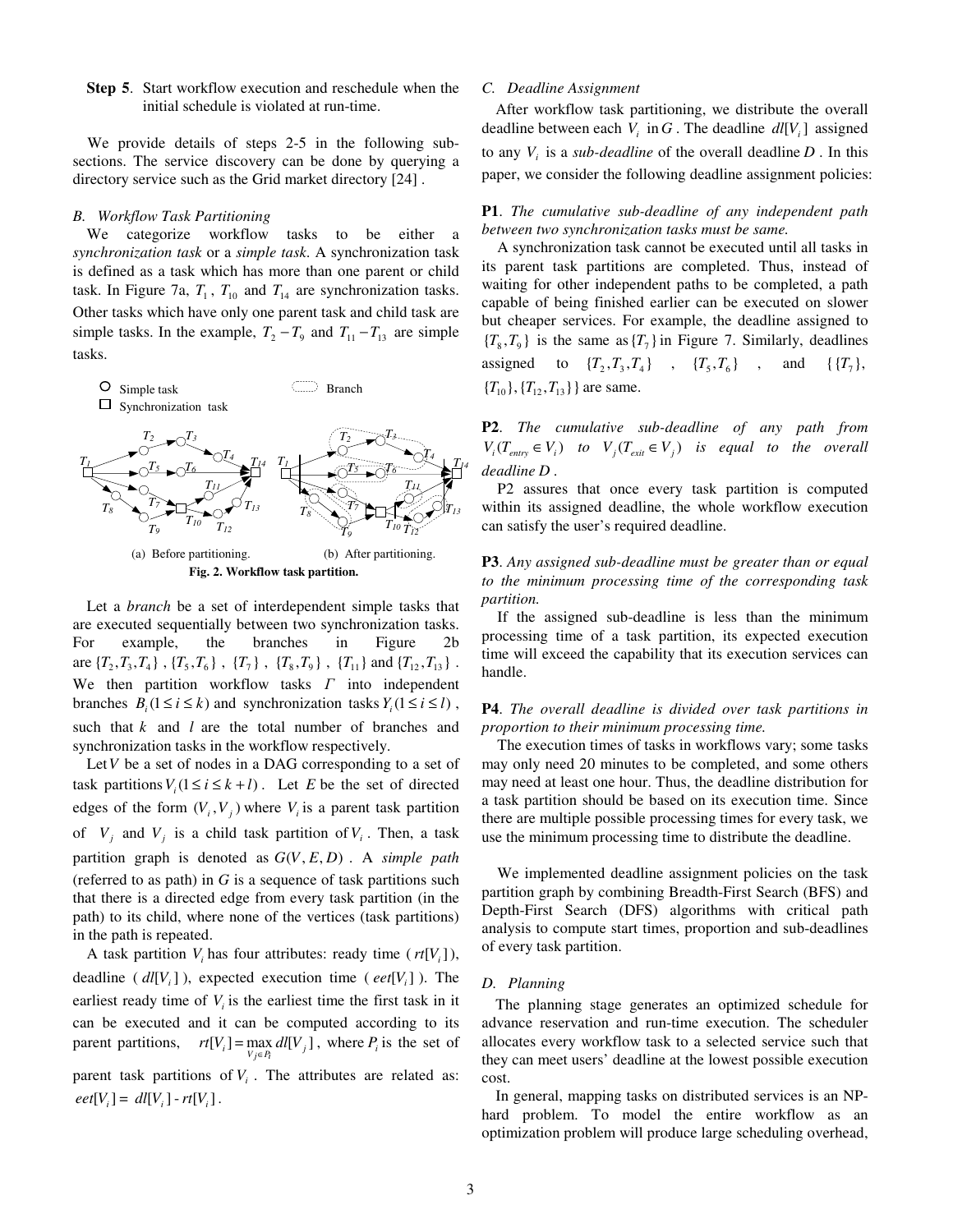especially for the problem with two dimension constraints such as time and cost. Therefore, we solve the workflow scheduling problem by dividing the entire problem into several task partition scheduling problems. After deadline distribution, we can find a local optimal schedule for each partition based on its sub-deadline. If each local schedule guarantees that their task execution can be completed within the sub-deadline, the whole workflow execution will be completed within the overall deadline. Similarly, the result of the cost minimization solution for each task partition leads to an optimized cost solution for the entire workflow. Therefore, an optimized workflow schedule can be easily constructed by all local optimal schedules.

There are two types of task partitions: synchronization task and branch partition. The scheduling solutions for each type of partition and the overall algorithm are described in following sub-sections.

### 1) Synchronization Task Scheduling (STS)

For STS, the scheduler only considers one task to decide the service for executing that task. The objective function for scheduling of a synchronization task  $Y_i$  is:

$$
\min c_i^j, \text{ where } 1 \le j \le m_i \text{ and } t_i^j \le eet(Y_i)
$$

The solution to a single task scheduling problem is simple. The optimal decision is to select the cheapest service that can process the task within the assigned sub-deadline.

#### 2) Branch Task Scheduling (BTS)

If there is only one simple task in a branch, the solution for BTS is the same as STS. However, if there are multiple tasks, the scheduler needs to make a decision on which service to execute each task after the completion of its parent task. The optimal decision is to minimize the total execution cost of the branch and complete branch tasks within the assigned subdeadline. The objective function for scheduling branch  $B_j$  is:

$$
\min \sum_{T_i \in B_j} c_i^k
$$
, where  $1 \le k \le m_i$  and 
$$
\sum_{T_i \in B_j} t_i^k \le eet(B_j)
$$

BTS can be achieved by modeling the problem as a Markov Decision Process (MDP) [20], which has been shown to be effective for solving sequential decision problems.

# 3) MDP Model for Sequential Branch Tasks

The definition of our MDP model for scheduling branch  $B_i$ is described below:

# States:

A Markov decision process is a state space  $S$  such that: **Definition 1:** A state  $s \in S$  consists of current execution task, ready time RT and current location.

# Actions and transitions:

For every state  $s$ , there is a set of actions  $A_s$ . Actions incur immediate utility and affect the MDP to transit from one state to another.

Definition 2: An action in the MDP is to allocate a time slot on a service to a task. There are two variables associated with each action a : input data transmission time plus the processing time of the service denoted as t and transmission cost plus the service cost denoted as c .

**Definition 3:**  $u(s,a,s')$  is the immediate utility obtained from taking action a at state s and transitioning to state s' .

$$
u(s,a,s') = \begin{cases} \infty, & s'.RT > \text{sub-deadline} \\ a.c, & \text{otherwise} \end{cases}
$$

Definition 4: A transition incurred by an action from one state to another is deterministic, as services are utility services and can be reserved in advance.

The MDP problem is to find an optimal policy  $\pi^*$  for all possible states. A policy is a mapping from  $s$  to  $a$ . Decision making for finding an optimal action for each state is not based on the immediate utility of the action but its expected utility, which is the sum of all the immediate utilities obtained as a result of decisions made for transiting from this state to a terminal state.

The value associated to each state represents the expected utility of this state in the MDP. This value is calculated recursively by using the value of successor states. The value of one state s is:

$$
U(s) = \min_{a \in A_1} \{u(s, a, s') + U(s')\}
$$

The best action for state  $s$  is:

$$
\pi^*(s) = \arg\min_{a \in A_s} \{u(s, a, s') + U(s')\}
$$

The optimal policy indicates the best services that should be assigned to execute branch tasks under a specific subdeadline. The computation of the optimal policy can be solved by using a standard dynamic programming algorithm such as policy iteration and value iteration [20] (we have used value iteration here). Value iteration computes a new value function for each state based on the current value of its next state. Value iteration proceeds in an iterative fashion and can converge to the optimal solution quickly. The complexity analysis of value iteration can be found in [15]. By using dynamic programming, we can also record a number of candidate solutions while finding the optimal policy. Therefore, once the optimal time slot is rejected or not available, the scheduler can make another reservation immediately by using second optimal slot.

#### 4) Scheduling Algorithm

Algorithm 1 shows the pseudo-code of the algorithm for planning an execution schedule. After acquiring the information about available services for each task, a task partition graph G is generated from the application graph  $\Omega$ and overall deadline  $D$  is distributed over every partition in it. Then optimal schedules are computed for every partition in G level-by-level using either STS or BTS. We also found that after the optimization of one partition, there is an idle time between its expected completion time and assigned sub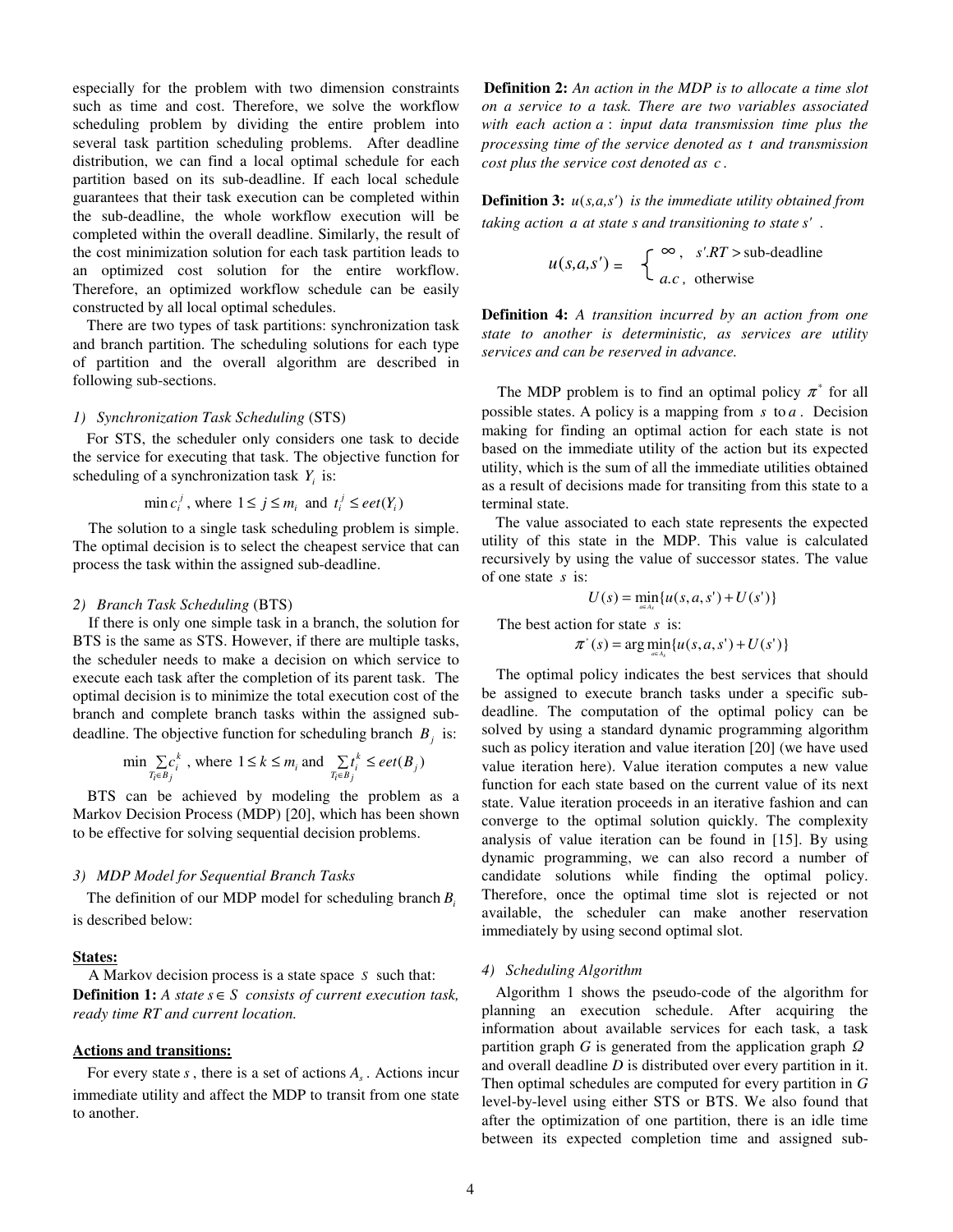deadline. Instead of waiting, we adjust the assigned subdeadlines of optimized partitions and the ready times of their child partitions.

### E. Rescheduling

 Run-time rescheduling is developed to adapt to dynamic situations such as delays of services and variations in availability of services due to failures, in order to complete workflows and satisfy users' requirements. The key idea of our rescheduling policy for handling an unexpected situation is to re-adjust sub-deadlines and re-compute optimal schedules for unexecuted task partitions. We also consider rescheduling the minimum number of tasks, since the scheduler need to cancel earlier reservations for tasks that need to be rescheduled to other services. Therefore, the scheduler re-computes unexecuted task partitions level-bylevel. For example, if the execution of one task partition is delayed, the scheduler looks at its child task partitions. If the delay time can be accommodated by the child task partitions, rescheduling will not impact on its lower levels. Otherwise, the rest of the outstanding delay time is distributed further to successive task partitions of the child partitions.

In addition to handling task execution delay, the level-bylevel task partition based approach can also be applied for managing other dynamic situations such as service unavailability and service policy change.

| Algorithm 1. Scheduling algorithm for cost optimization within<br>users' deadline<br>A workflow graph $\Omega(\Gamma, A, D)$<br>Input:                                                |
|---------------------------------------------------------------------------------------------------------------------------------------------------------------------------------------|
| <b>Output:</b> A schedule for all workflow tasks                                                                                                                                      |
| 1<br>request processing time and price from available services for $\forall T_i \in \Gamma$                                                                                           |
| 2<br>convert $\Omega$ into task partition graph $G(V,E,D)$                                                                                                                            |
| 3<br>distribute deadline <i>D</i> over $\forall V_i \in G$                                                                                                                            |
| $\overline{\mathbf{4}}$<br><b>Repeat</b><br>5<br>$S \leftarrow$ get unscheduled task partitions whose parent task partitions<br>have been scheduled<br>6<br>7<br>for all $i \in S$ do |
| 8<br>compute ready time of i<br>9<br>query available time slots during ready time and sub-deadline<br>10<br>on available services<br>11<br><b>if</b> $i$ is a branch <b>then</b>      |
| 12<br>compute an optimal schedule for <i>i</i> using BTS                                                                                                                              |
| 13<br>Else<br>14<br>compute an optimal schedule for <i>i</i> using STS                                                                                                                |
| 15<br>end if                                                                                                                                                                          |
| 16<br>make advance reservations with desired services for all tasks in $i$                                                                                                            |
| 17<br>adjust sub-deadline of i<br>end for<br>18                                                                                                                                       |
| 19<br>until all partitions have been scheduled                                                                                                                                        |

# IV. PERFORMANCE EVALUATION

We use GridSim [7][20] to simulate a Grid testbed for our experiments. Simulation facilitates evaluation as the same testbed environment can be repeated for different approaches. Figure 3 shows the simulation environment in which simulated services are discovered by querying GridSim Index

Service (GIS) and every service is able to handle free slot query, reservation request and commitment.

We compare our proposed scheduling algorithm denoted as Deadline-MDP with two other scheduling approaches: Greedy- Cost and Deadline-Level. These two approaches are derived from the cost optimization algorithm in Nimrod-G, which is initially designed for scheduling independent tasks on Grids. Greedy-Cost sorts services by their prices and assigns as many tasks as possible to services without exceeding the deadline. Deadline-Level first divides workflow tasks into levels (based on their depth in the workflow graph), then divides the deadline by the number of levels and distribute the divided sub-deadlines over task levels. In Greedy-Cost, the deadlines of all tasks are the same as the overall deadline, whereas in Deadline-Level, tasks on the same level have the same sub-deadline.



Fig. 3. Simulation environment.



a. Pipeline b. Parallel application (fMRI workflow [26])



c. Hybrid structure (protein annotation workflow [5])

Fig. 4. Workflow applications. The label on the left of a task denotes the required service type. The number in brackets represents the length of the task in MI.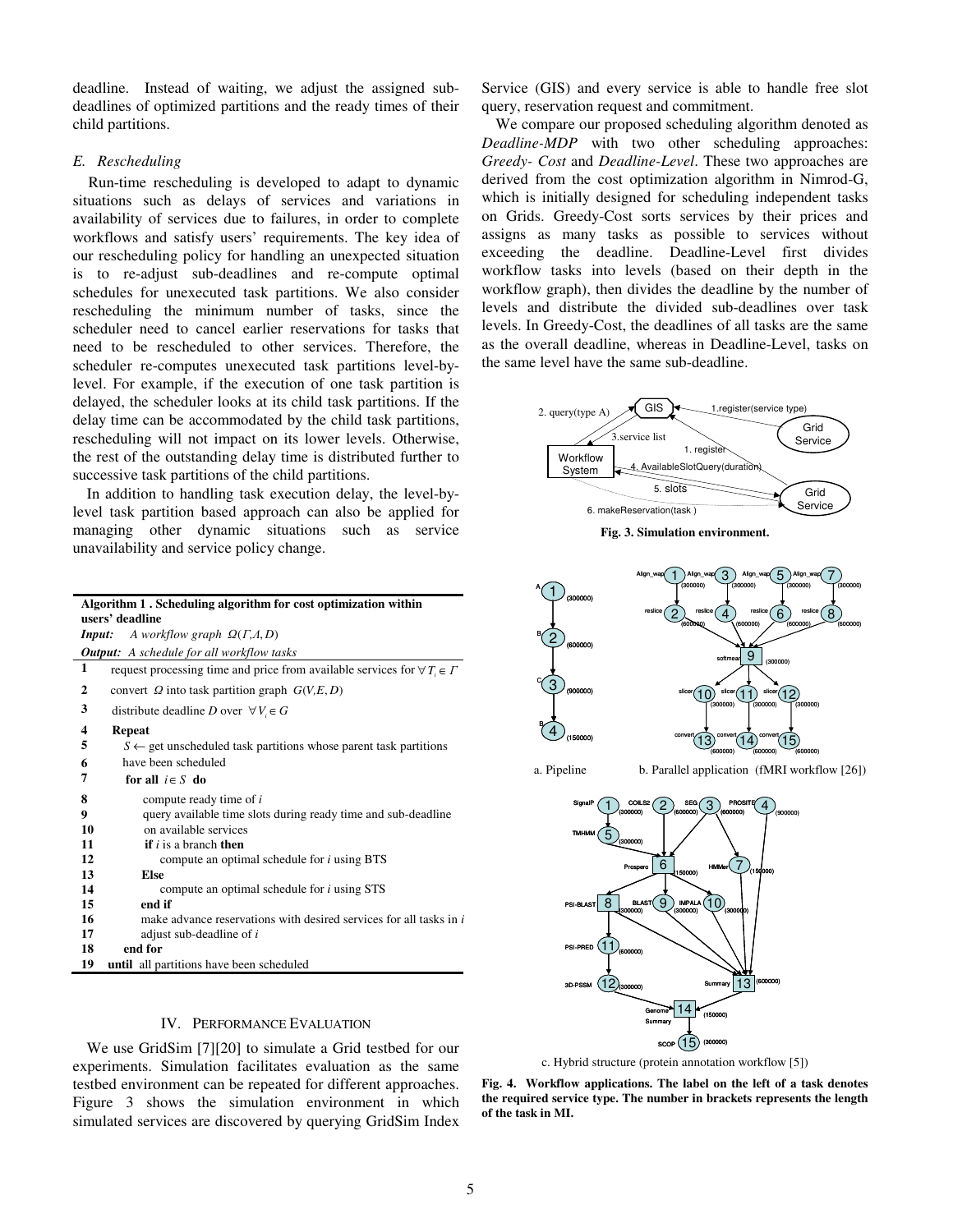We simulate three common workflow structures in scientific workflow applications for our experiments: pipeline, parallel and hybrid. A pipeline application (see Fig. 4a) executes a number of tasks in a single sequential order. A parallel application (see Fig. 4b) requires multiple pipelines to be executed in parallel. For example, in Fig. 4b, there are 4 pipelines (1-2, 3-4, 5-6 and 7-8) before task 9. A hybrid structure application (see Fig. 4c) is a combination of both parallel and sequential applications. In our experiments, we select a neuro-science workflow [26] for our parallel application and a protein annotation workflow [5] developed by London e-Science Centre for our hybrid workflow structure application.

As execution requirements for tasks in scientific workflows are heterogeneous, we use service type to represent different type of service. Every task in our experimental workflow applications requires a certain type of service. For example, task 1, 3, 5, 7 in parallel application requires service type Align\_wap and task 2, 4, 6 and 8 requires *reslice*. In the simulation, we use MI (million instructions) to represent the length of tasks and use MIPS (Million Instructions per Second) to represent the processing capability of services. We simulate 15 types of services, each supported by 10 different service providers with different processing capability. The values of MIPS for services range from 100 to 5000 and the value of MI for each task is indicated in bracket next to the task in Figure 4.

In the experiments, every task in the workflows generates output data required by its child tasks as inputs. The data need to be staged out from the task processing node and staged into the processing node of its child tasks. The I/O data of the workflows range from 10MB to 1024 MB. The available network bandwidths between services are 100Mbps, 200Mbps, 512Mbps and 1024Mbps.

For our experiments, the cost that a user needs to pay for a workflow execution comprises of two parts: processing cost and data transmission cost. Table I shows an example of processing cost, while Table II shows an example of data transmission cost. It can be seen that the processing cost and transmission cost are inversely proportional to its processing time and transmission time respectively.

| Table I. Service speed and                                                   | Table II. Transmission |
|------------------------------------------------------------------------------|------------------------|
| corresponding price for executing a task. bandwidth and corresponding price. |                        |

| Service<br>ID | Processing Time<br>(sec) | Cost<br>(G\$) |
|---------------|--------------------------|---------------|
|               | 1200                     | 300           |
| 2             | 600                      | 600           |
| $\mathbf{a}$  | 400                      | 900           |
|               | 300                      | 1200          |

| Bandwidth<br>(Mbps) | Cost/sec<br>(G\$/sec) |  |
|---------------------|-----------------------|--|
| 100                 |                       |  |
| 200                 | $\mathfrak{D}$        |  |
| 512                 | 5.12                  |  |
| 1024                | 10.24                 |  |

The two metrics used to evaluate the scheduling approaches are time constraint and execution cost. The former indicates whether the schedule produced by the scheduling approach meets the required deadline, while the latter indicates how much it costs to schedule the workflow tasks on the testbed.

Figure 5 to 7 compare the execution time and cost of using Deadline-MDP, Deadline-Level and Greedy-Cost for scheduling pipeline, parallel and hybrid structure applications with deadline 0.5, 1, 1.5, 2, and 2.5 hours respectively. It can be seen that Greedy-Cost does not guarantee that users' deadlines can be met, whereas both Deadline-MDP and Deadline-Level can meet deadlines. Greedy-Cost also incurs significantly higher execution costs even though it takes longer time to complete executions. This is because it attempts to meet the deadline by employing faster but more expensive services as the deadline approaches.



a . Execution time of three approaches.





Fig. 5 Execution time and cost using three approaches for scheduling the pipeline application.



a. Execution time of three approaches.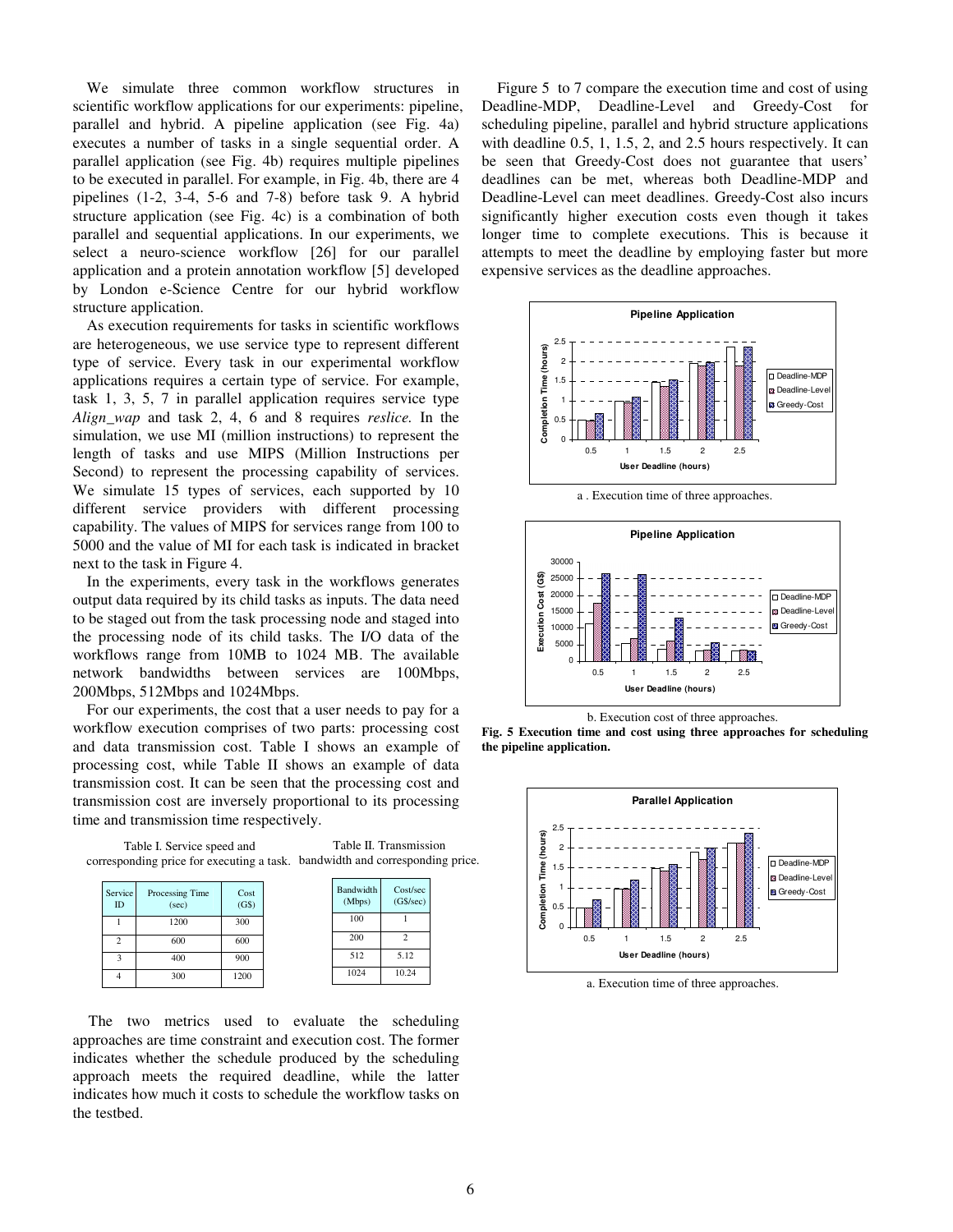

b. Execution time of three approaches.

Fig. 6. Execution time and cost using three approaches for scheduling the parallel application.



a. Execution time of three approaches.



b. Execution cost of three approaches.

Fig. 7. Execution time and cost using three approaches for scheduling the hybrid structure application.



a. Percentage of tasks completed.



Fig.8. Deadline-MDP, Deadline-Level, and Greedy-Cost scheduling for Hybrid Structure Application.

Both Deadline-Level and Deadline-MDP can meet the deadlines, but Deadline-MDP spends much less cost for shorter deadlines. Deadline-MDP can achieve that for the pipeline application by modeling the entire pipeline application as one MDP process, such that it can find an optimal path among the cheapest services to execute tasks and transfer input/output data. Similarly for the parallel application, it also optimizes the cost for branches within the parallel application.

For the hybrid structure application, Deadline-MDP performs better as it assigns sub-deadlines to tasks based on their dependencies and estimated execution times. Deadline-Level assigns sub-deadlines only based on the task level and thus incurs unnecessary cost. This is because parent tasks that are completed earlier using faster but more expensive services still need to wait for other slower parent tasks to be completed before their child tasks can start execution. This shows that it is important to consider task dependencies as it is pointless to employ expensive services if not required.

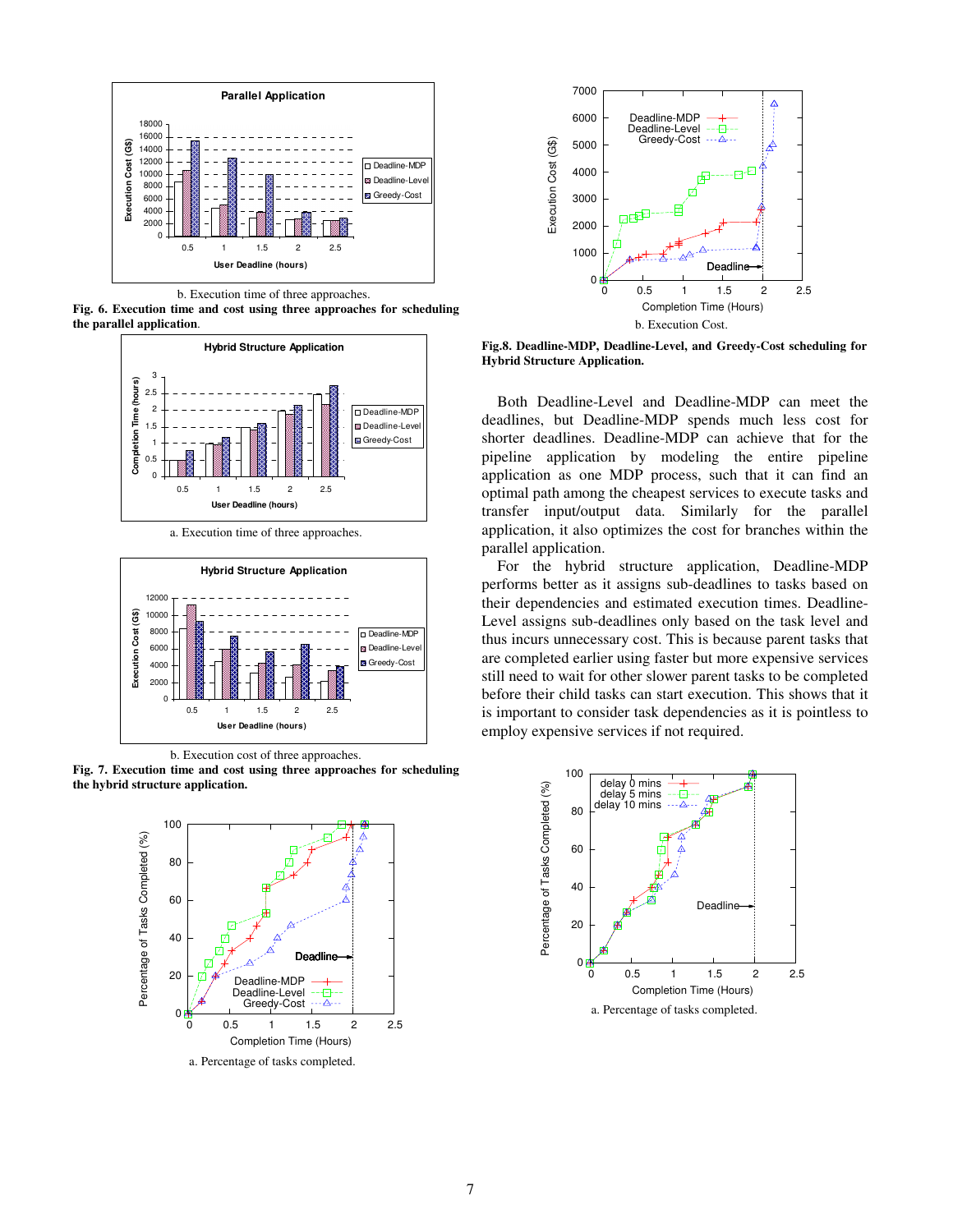

Fig. 9. Deadline-MDP scheduling with delay of 0, 5, and 10 minutes for task 6 in Hybrid Structure Application.

Figure 8 shows the percentage of tasks completed and execution cost for the hybrid structure application at various times. We can see that Deadline-Level attempts to complete tasks earlier by using more expensive but faster services. However its final completion time is only marginally lower than that of Deadline-MDP. On the other hand, Deadline-MDP selects much cheaper services than Deadline-Level but can still meet the final deadline. In contrast, Greedy-Cost chooses cheaper services and completes tasks slowly at the early stages of the execution such that it does not have enough time to complete the partially remaining tasks before the deadline, even though it selects more expensive services to speed up execution during the final stage.

We now evaluate the rescheduling approach in Deadline-MDP. Figure 9 shows how Deadline-MDP performs with delays of 0, 5 and 10 minutes for the execution of task 6 in the hybrid structure application. For the delays of 5 minutes and 10 minutes, Deadline-MDP can still meet the deadline by rescheduling the partially remaining unexecuted tasks. However, the execution cost increases for longer delays since the scheduler switches the remaining tasks to more expensive services in order to complete the remaining execution within the deadline.

#### VI. CONCLUSION AND FUTURE WORK

Utility Grids enable users to consume utility services transparently over a secure, shared, scalable and standard world-wide network environment. Users are required to pay for access services based on their usage and the level of QoS provided. Therefore, workflow execution cost must be considered during scheduling. In this paper, we proposed a cost-based workflow scheduling algorithm that minimizes the cost of execution while meeting the deadline. We also described task partitioning and overall deadline assignment for optimized execution planning and efficient run-time rescheduling. We have used a Markov Decision Process approach to schedule sequential workflow task execution, such that it can find the optimal path among services to execute tasks and transfer input/output data. The experimental results demonstrate that the proposed scheduling approach

can meet users' deadline whilst spending less cost. It can also adapt to the delays of service executions by rescheduling unexecuted tasks to meet users' deadlines. In future, we will further enhance our scheduling method to support multiple service negotiation models.

### **ACKNOWLEDGMENTS**

We would like to thank Hussein Gibbins, Chee Shin Yeo, Srikumar Venugopal, Sushant Goel, Tianchi Ma and Arun Konagurthu for their comments on this paper. We also want to thank Anthony Sulistio for providing reservation infrastructure in GridSim. This work is partially supported through StorageTek Fellowship and Australian Research Council (ARC) Discovery Project grant.

#### **REFERENCES**

- [1] S. Benkner et al., "GEMSS: Grid-infrastructure for Medical Service Provision", In HealthGrid 2004 Conference,  $29<sup>th</sup>$ -30<sup>th</sup> Jan. 2004, Clermont-Ferrand, France.
- [2] S. Benkner, I. Brandic, G. Engelbrecht, R. Schmidt, "VGE A Service-Oriented Grid Environment for On-Demand Supercomputing", In the Fifth IEEE/ACM International Workshop on Grid Computing (Grid 2004), Pittsburgh, PA, USA, November 2004.
- [3] A. Birnbaum et al., "Grid workflow software for High-Throughput Proteome Annotation Pipeline", In 1<sup>st</sup> International Workshop on Life Science Grid (LSGRID2004), Ishikawa, Japan, June 2004.
- [4] J. Blythe et al., "Task Scheduling Strategies for Workflow-based Applications in Grids", In IEEE International Symposium on Cluster Computing and Grid (CCGrid), 2005.
- [5] A. O'Brien, S. Newhouse and J. Darlington, "Mapping of Scientific Workflow within the e-Protein project to Distributed Resources", In UK e-Science All Hands Meeting, Nottingham, UK, Sep. 2004.
- [6] R. Buyya, J. Giddy, and D. Abramson, "An Evaluation of Economybased Resource Trading and Scheduling on Computational Power Grids for Parameter Sweep Applications", In 2<sup>nd</sup> Workshop on Active Middleware Services (AMS 2000), Kluwer Academic Press, August 1, 2000, Pittsburgh, USA.
- [7] R. Buyya and M. Murshed, "GridSim: A Toolkit for the Modeling and Simulation of Distributed Resource Management and Scheduling for Grid Computing", Concurrency and Computation: Practice and Experience, Vol. 14(13-15):1175-1220, Wiley Press, USA, 2002.
- [8] K. Cooper et al., "New Grid Scheduling and Rescheduling Methods in the GrADS Project", In NSF Next Generation Software Workshop, International Parallel and Distributed Processing Symposium, Santa Fe, IEEE CS Press, Los Alamitos, CA, USA, April 2004.
- [9] E. Deelman et al., "Mapping Abstract Complex Workflows onto Grid Environments", Journal of Grid Computing, Vol.1:25-39, 2003.
- [10] T. Eilam et al., "A utility computing framework to develop utility systems", IBM System Journal, Vol. 43(1):97-120, 2004.
- [11] T. Fahringer et al., "ASKALON: a tool set for cluster and Grid computing", Concurrency and Computation: Practice and Experience, 17:143-169, Wiley InterScience, 2005.
- [12] I. Foster et al., "The Physiology of the Grid", Open Grid Service Infrastructure WG, Global Grid Forum, 2002.
- [13] A. Geppert, M. Kradolfer, and D. Tombros, "Market-based Workflow Management", International Journal of Cooperative Information Systems, World Scientific Publishing Co., NJ, USA, 1998.
- [14] S. Jang et al., "Using Performance Prediction to Allocate Grid Resources". Technical Report 2004-25, GriPhyN Project, USA.
- [15] O. Madani, "Polynomial Value Iteration Algorithms for Deterministic MDPs", In  $18^{th}$  Conference on Uncertainty in Artificial Intelligence, August, 2002.
- [16] A. Mayer et al., "ICENI Dataflow and Workflow: Composition and Scheduling in Space and Time", In UK e-Science All Hands Meeting, Nottingham, UK, IOP Publishing Ltd, Bristol, UK, September 2003.
- [17] S. Newhouse, "Grid Economy Services Architecture (GESA)", Grid Economic Services Architecture WG, Global Grid Forum, 2003.